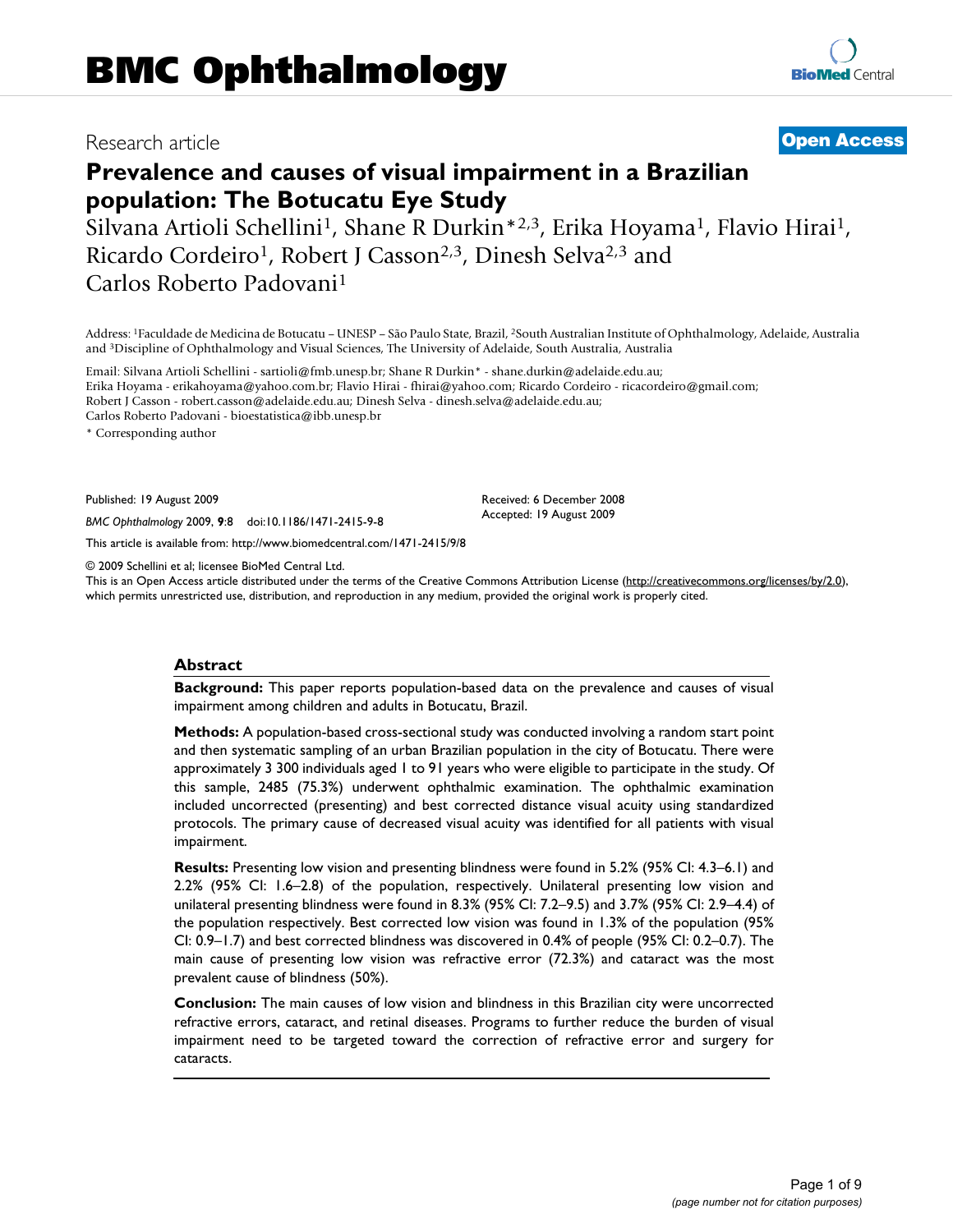# **Background**

In 2002, the World Health Organization (WHO) estimated that there were in excess of 161 million people worldwide with visual impairment (corrected VA < 6/18 in the better eye), including 37 million with blindness (corrected VA  $<$  3/60 in the better eye) [1,2]. If this definition is expanded to include uncorrected refractive error then it is estimated that 259 million people are visually impaired [3]. The burden of blindness is particularly severe in South-East Asia and India; however in countries such as Brazil, the prevalence of blindness is estimated to be 1.3% of those over the age of 50 years [2]. This represents not only a significant burden to those who are affected, but it also represents a large social and economic cost to the State [4].

There are a paucity of population-based data relating to the level of visual impairment and its causes within Brazil. It is therefore imperative that accurate ophthalmic epidemiological data from this region is collected in order to optimize the allocation of limited resources. There is some evidence from retrospective data that the leading causes of visual impairment in Brazil are uncorrected refractive error and cataract, closely followed by agerelated macular degeneration and glaucoma [5].

This paper presents population-based information on the prevalence and causes of visual impairment in Botucatu, Brazil. Unlike many other studies into the prevalence of visual impairment, this study also included children. These data will be of assistance in planning for the delivery of eye health care and the implementation of programs to further reduce the burden of blinding disease by the year 2020.

# **Methods**

# *Sampling procedure*

The Botucatu Eye Study (BES) was a population-based, cross-sectional ophthalmic survey of people living in households in the city of Botucatu, Brazil. Botucatu is a municipality in the state of São Paulo in Brazil, located 225 km from São Paulo, the state capital and 898 km from Brasília. It lies at 22°53'09"S, 48°26'42"W, has a temperate climate, and covers a total area of 1486.4 km2. The population in 2001 was 108,306 with 70% of people having less than 10 years of formal education and manufacturing being the most common mode of employment. The principal aims of this project were to estimate the prevalence and causes of visual impairment and the prevalence and risk factors of ocular disorders among all age groups of people in this region.

The population census data (Instituto Brasileiro de Geografia e Estatsitica (IBGE), 2001) for the Botucatu census sectors was used as the sampling frame. The eligible population consisted of permanent, non-institutionalized residents of Botucatu over the age of 1 year.

A sample size calculation was then made based on the population size of Botucatu and the assumption that the prevalence of visual impairment (as defined below) in Botucatu was thought to be approximately 2% [2]. In order to determine this level of visual impairment with a precision of 0.5% and level of significance of 5%, it was calculated that 2931 participants would be required for the study. It was determined that the average number of household residents was 3.3. Sampling 1 000 households would therefore yield and estimated eligible population of 3 300.

The IBGE divided the city into census sectors and households were identified within each block and enumerated in sequence to cover the entire urban area. The households were to be examined were selected using a random start point with a household cluster sampling technique. Households were identified systematically according to local census data: the first house was selected randomly; the next house was the seventh house on the even-numbered side of the street and so on, successively until the pre-determined number of households in each census sector had been reached. The number of households in each sector was determined based on the proportion of people in that sector compared to the total Botacatu population.

Each of the selected households received a letter of invitation to participate in the study, which was followed by a field worker visit. Those who agreed to participate were contacted by telephone to schedule an appointment at the Botucatu School of Medicine University Hospital, where all of the examinations were conducted. All persons of the household were eligible to participate in the study if it was their usual place of residence (by self-report) and they had attained the age of 1 year. If there was no answer when the examiners contacted the household or if people refused to participate in the research, the first house to the right was selected. If the next household refused to participate, the first house to the left of the initial house was selected, and so on, successively. After inviting 1,000 households to participate in the survey (approximately 3 300 people), 2 485 individuals or 75.3% of the potential sample participated. The demographics of the examined population were compared to those of the entire Botacatu population at the time of the census.

# *Data Collection*

The study was carried out over a 4 month period by a single survey team consisting of 5 members, including 4 ophthalmologists. All study personnel underwent training and all procedures were standardized prior to commencement. Specific observations were performed by 1–2 mem-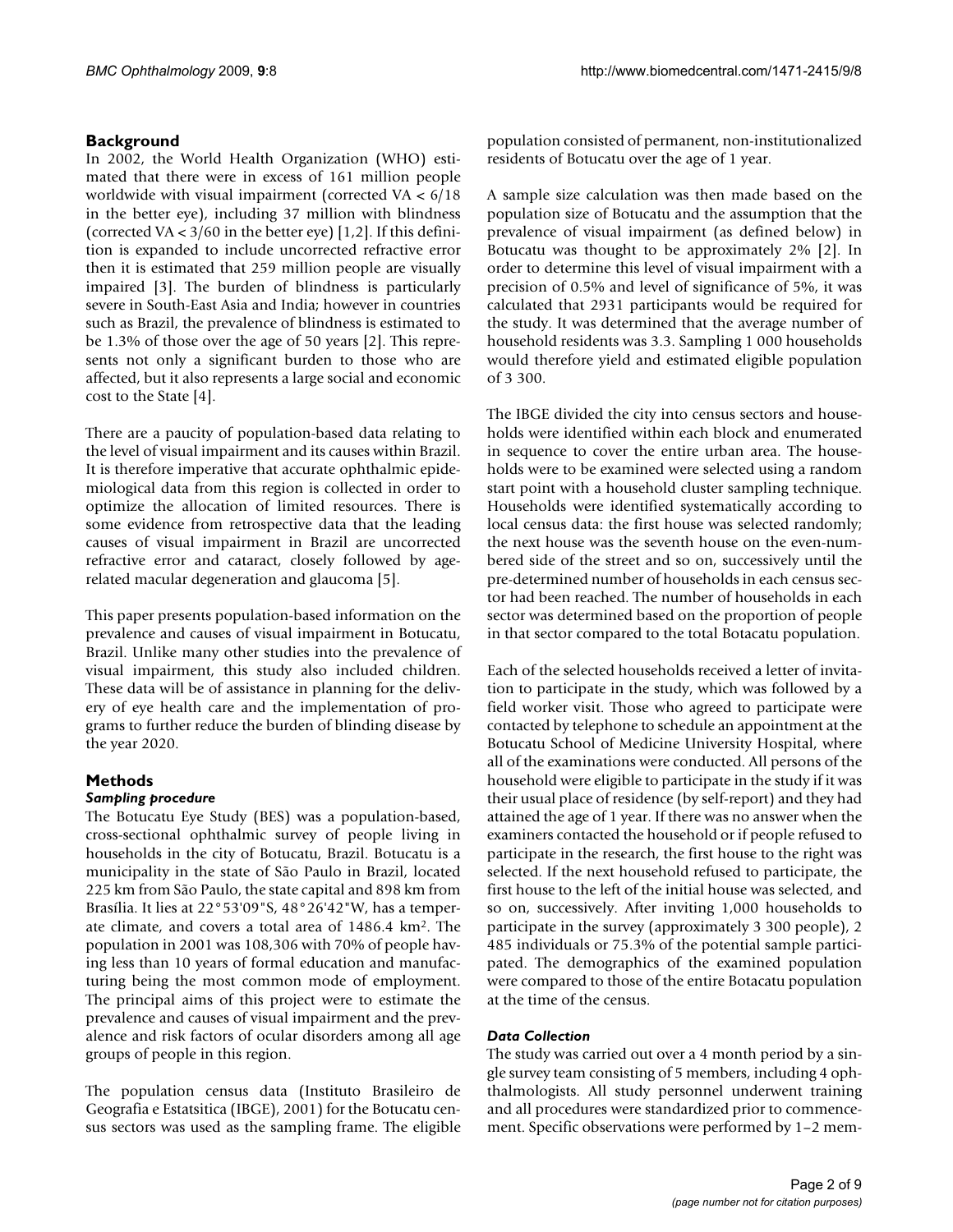bers of the team in order to minimize interobserver variability. A medical and ophthalmic history was obtained from each patient in Portuguese by qualified health care workers. This included the collection of demographic, ocular and general health details.

Each participant then received a comprehensive vision and eye examination where uncorrected visual acuity (VA) was measured for the right eye followed by the left with a consistently illuminated illiterate E Snellen chart at 5 meters. The VA was then retested with the patients existing refraction. If the corrected VA was less than 20/20 an objective refraction using a streak retinoscope, trial frames and lenses was performed by the same two ophthalmologists (SAS, EH). This was subjectively refined using the Jackson cross-cylinder technique and the best corrected visual acuity (BCVA) recorded using the result of this refraction. If the subject was unable to read the largest letter at 5 m with the subjective refraction, testing was repeated at 1 m. If they were unable to read the largest letter at 1 m then the VA was recorded as count fingers (CF), hand movements (HM), light perception (LP) or no light perception (NLP). The spherical equivalent (SE) was calculated as the spherical error plus half the cylindrical error. The intraocular pressure (IOP) was measured using a noncontact pneumotonometer (CT-60 computerised tonometer, Topcon, Tokyo, Japan) and the mean of 3 measurements was recorded. If the IOP was higher than 25 mmHg then the measurements were repeated. Where possible, children under the age of five years had their visual acuity measured with the same chart; pre-verbal children were able to indicate the direction of the optotype. In those too young to do this a pupil examination, dilated fundus examination and cycloplegic refraction was able to exclude all but cortical causes of visual impairment or blindness. The intraocular pressure was not measured in children under 5 years unless clinically indicated.

Slit lamp biomicroscopy (BQ-900, Haag Streit, Bern, Switzerland) was performed, followed by dilatation with cyclopentolate 1%, 1 drop every 5 minutes (total of 3 drops for each eye) for those under the age of 13 years, cyclopentolate 1% 1 drop in each eye for participants aged 14–39 years, and tropicamide 1% and phenylephrine 10% for dilatation of those participants 40 years and over. The subjects then underwent fundus examination utilizing the slit lamp with a 90D Volk lens and then using a Schepens indirect binocular ophthalmoscope with a 20D Volk lens.

If best corrected VA was < 20/40 a determination as to the major cause of visual impairment in the best eye was made by the examining ophthalmologist at the end of the examination. Cataract was determined if the level of lens opacity correlated with the visual acuity, glaucoma was

diagnosed based on intraocular pressure and optic nerve head appearance, and refractive error was the cause if the vision corrected to better than 20/30 with spectacles. If the etiology of visual impairment was not apparent the subject was scheduled for further investigations at the Botucatu School of Medicine University Hospital, after which a consensus diagnosis for the major cause of visual impairment was reached by two ophthalmologists.

# *Definitions of low vision and blindness*

Visual impairment was defined according to the following World Health Organization (WHO) categories [6]. *Presenting blindness* was defined as unaided VA (or with spectacles if worn)  $< 20/400$  (3/60) in the better eye; and *WHO blindness* was defined as best corrected VA < 20/400 (3/60) in the better eye. *Presenting low vision* was defined as VA < 20/60 (6/18) but ≥ 3/60 (20/400) in the better eye, unaided (or with spectacles if worn). *WHO low vision* was defined as best corrected VA < 20/60 (6/18) but  $\geq$  20/ 400 (3/60) in the better eye.*Presenting visual impairment* was defined as the combined set of presenting low vision and presenting blindness, and *WHO visual impairment* was defined as the combined set of WHO low vision and WHO blindness. Field defects were not taken into consideration. Vision after subjective refraction was considered best-corrected vision for the purposes of the study.

#### *Ethics*

The BES was approved by the Institutional Review Board and Research Ethics Committee of the Botucatu School of Medicine. Informed consent was obtained from participants prior to the commencement of the study. Where children were under the age of 16 years, their parents gave consent on their behalf. The study was then conducted in accordance with the tenets of the Declaration of Helsinki. The treatment of conditions found during the course of the study was offered by referral to the participants own ophthalmologist. If the individual did not have an ophthalmologist, they were referred to the Botucatu Medical School's Ophthalmology service.

#### *Statistical analysis*

The prevalence of low vision and blindness were calculated based on the sampling design, which was approximated as a one-stage cluster design where each household was considered to be the primary sampling unit. Households were randomly selected and thus point prevalences were unbiased. Age was categorized into decades from 1– 9 years through to those people 70 years and over. Ethnicity was categorized by self-identification into people of European, African-Brazilian, East Asian or other racial (including multiracial) descent. Occupation was categorized into professional, tradesperson, service worker (for example; secretary), manual worker (for example; construction worker), retirees, and students. Medical history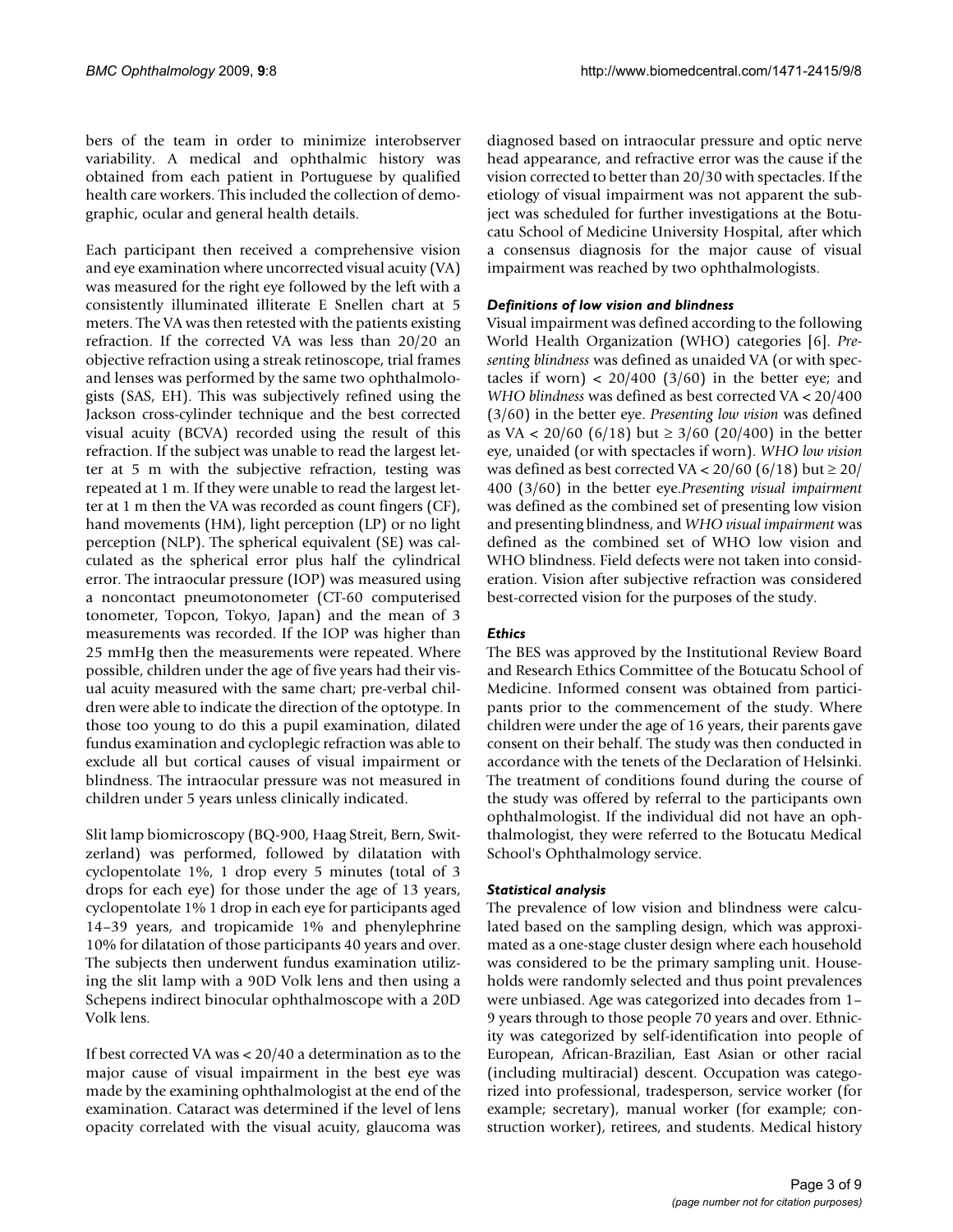was categorized into healthy, other, diabetes, hypertension and diabetes and hypertension. Univariate and then multivariate analyses were performed to determine whether age, gender, ethnicity, occupation or medical history was significantly related to blindness. Logistic regression models were constructed to investigate the combined predictors of refractive error in a multivariate fashion. Covariates were added in a stepwise pattern and retained if the R2 increased, and beta coefficients were calculated for each predictor. Odds ratios (ORs) and 95% confidence intervals (CIs) for the predictors were calculated. All *P* values were 2-sided and were considered statistically significant when the values were <0.05. The statistical software packages used were SPSS version 13.0 (SPSS Inc., USA) and SAS Version 9.1 (SAS Institute Inc., Cary, NC, USA).

# **Results**

There was an assumed sample of 3 300 subjects eligible to participate, of whom 2485 (75.3%; 95% CI 73.8–76.7) had ophthalmic examinations. Table 1 compares the demographics of those participants examined to those of the greater Botucatu population and the municipality of Sao Paulo. The main reason for failure to participate was involvement in occupation-related activities. A major cause of visual impairment could be determined in all but one subject who required an electroretinogram in order to determine the disease process. The mean age was 38 years (range 1 to 91) and women comprised 57.5% (95% CI 55.6–59.4) of the study population. Approximately half of the population (49.9%, 95% CI 47.5–51.4) was above the age of 40 years (Table 1).

Participants of European descent comprised 80.6% (95% CI 79.0–82.1) of the sample, followed by people of other races (14.1%; 95% CI 11.9–15.5), African-Brazilian

**Table 1: The age group and gender of participants examined compared to the age and gender distribution of the inhabitants of the municipalities of Botucatu and Sao Paulo.**

| Age Group   | Examined       | Botucatu#        | Sao Paulo#         |
|-------------|----------------|------------------|--------------------|
| (years)     | $n = 2485$ (%) | $n = 108306$ (%) | $n = 10435546$ (%) |
|             |                |                  |                    |
| $I-9$       | 213(8.6)       | 17 629 (16.3)    | 1708 230 (16.4)    |
| $10 - 19$   | 372 (14.9)     | 20 459 (18.9)    | 1878 255 (17.9)    |
| $20 - 29$   | 355 (14.3)     | 18 695 (17.2)    | 1969 018 (18.9)    |
| $30 - 39$   | 317(12.8)      | $16$ 124 (14.9)  | 1699367(16.3)      |
| $40 - 49$   | 457 (18.4)     | 13 966 (12.9)    | 352 029 (13.0)     |
| $50 - 59$   | 348 (14.0)     | 9292(8.6)        | 855 640 (8.2)      |
| $60 - 69$   | 216(8.7)       | 6442(5.9)        | 540 687 (5.2)      |
| 70 and over | 207(8.3)       | 5699(5.3)        | 432 320 (4.1)      |
| Gender      |                | $n = 90677*$     | $n = 8727317*$     |
| Male        | 1056 (42.5)    | 43 851 (48.4)    | 4 106 513 (47.1)   |
| Female      | 1429 (57.5)    | 46 826 (51.6)    | 4 620 804 (52.9)   |
|             |                |                  |                    |

# Data obtained from the Instituto Brasileiro de Geografia e Estatsitica, 2001. \* The municipal data on gender was only available for inhabitants aged 10 years and over.

(4.9%; 95% CI 4.1–5.8) and East Asian (0.4%; 95% CI 0.2–0.7) origin. Manual workers were the most common occupation group (25.6%; 95% CI 23.9–27.4), followed by students (22.5%; 95% CI 20.9–24.2), service workers (18.5%; 95% CI 17.0–20.1), professionals (13%; 95% CI 11.7–14.4), retirees (11.1%; 95% CI 9.9–12.4), and trades people (9.3%; 95% CI 8.2–10.5). The majority of the participants had no medical co-morbidities, (81.95%; 95% CI 80.4–83.4) the remainder of the sample suffered from 1 or more disease(s).

Blindness according to the WHO criteria was identified in 10 subjects and low vision in 32 subjects. The sampling design adjusted prevalence of WHO defined blindness was therefore, 0.4% (95% CI: 0.2–0.7) and low vision was 1.3% (95% CI: 0.9–1.7). The prevalence of presenting low vision was 5.2% (4.3–6.1) and the prevalence of presenting blindness was 2.2% (1.6–2.8). The age-specific prevalence of presenting and WHO-defined low vision, blindness, and visual impairment is presented in Additional File 1.

The causes for low vision, blindness and visual impairment are presented in Additional File 2. Refractive error (72.3%; 95% CI 63.8–79.8) and cataract (15.5% 95% CI 9.7–2.8) were the leading causes of presenting low vision. This was also true for presenting blindness where refractive error accounted for 66.7% (95% CI 52.5–78.9) and cataract led to 18.5% (9.3–31.4) of presenting blindness. The majority of WHO-defined low vision was ascribed to cataract (50.0%; 95% CI 31.9–68.1), and this was also true for WHO-defined blindness (50.0%; 95% CI 18.7– 81.3).

The age-specific causes of presenting visual impairment were also calculated. These data are demonstrated in table 2. It can be seen that the most common cause of presenting visual impairment among those aged under 20 years was refractive error (97.3%), for those aged 21–50 years it was also refractive error (90.2%), and for those aged over 50 years it was cataract (50.0%).

Both the univariate and multivariate analyses showed an increase in the prevalence of presenting visual impairment with age. (Table 3) For each year of increasing age there is a 3.0% increase in the odds of blindness ( $P = 0.002$ ). In the multivariate analysis neither ethnicity nor general health had an effect on the odds of presenting visual impairment. Females had increased odds of presenting visual impairment (OR 1.5,  $p = 0.02$ ) as did people who were retired (OR 2.2,  $p = 0.02$ ).

There were no children with presenting low vision; however there was one child with presenting blindness due to high myopia that was correctable with spectacles. Again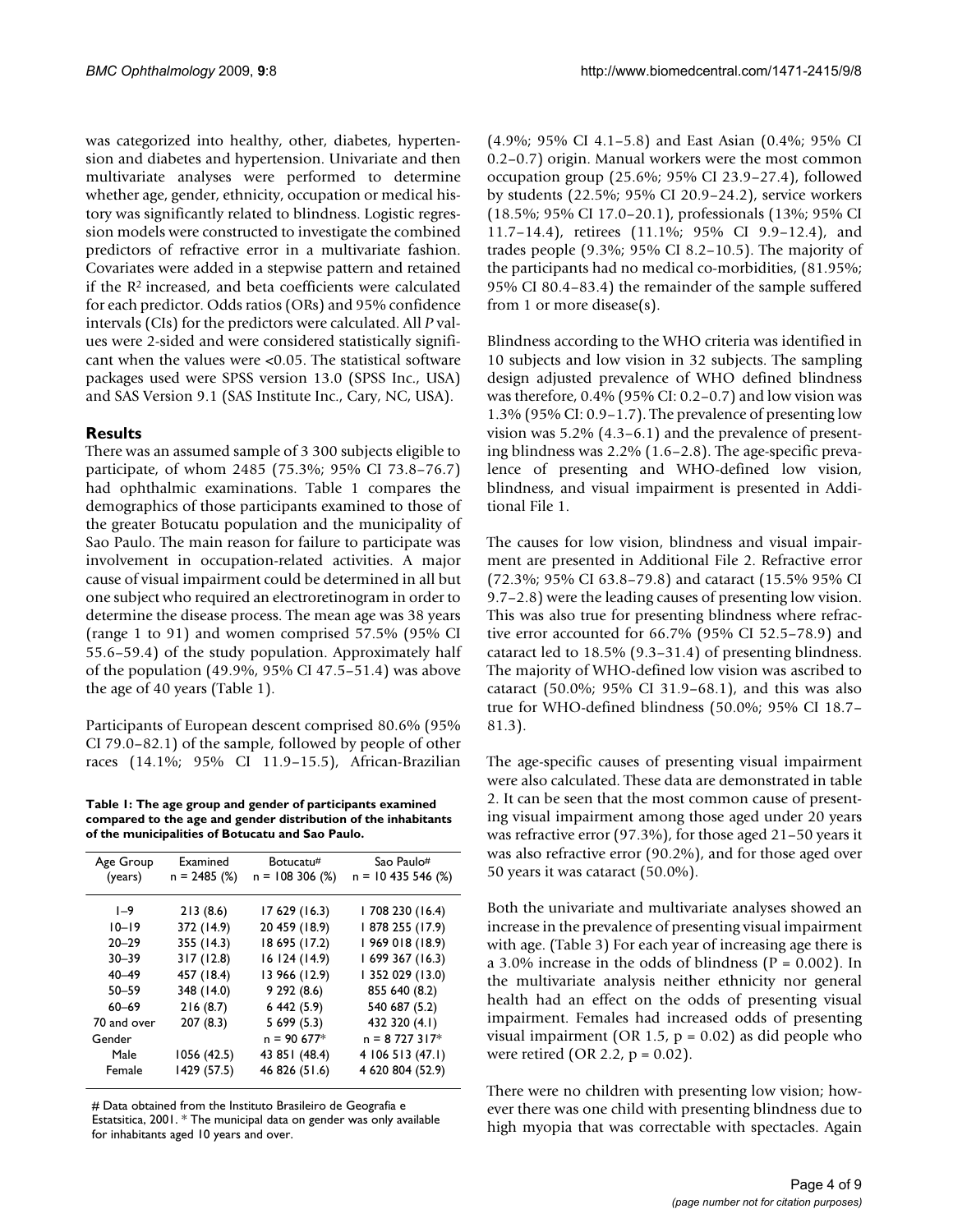| <b>Eye Pathology</b> | Under 20 years<br>Prevalence (%) | $21-50$ years<br>Prevalence (%) | Over 50 years<br>Prevalence (%) |
|----------------------|----------------------------------|---------------------------------|---------------------------------|
| Cataract             | 0(0.0)                           | 3(3.2)                          | 27 (50.0)                       |
| Refractive Error     | 37(97.3)                         | 83 (90.2)                       | 10(18.5)                        |
| <b>ARMD</b>          | 0(0.0)                           | 0(0.0)                          | 9(16.7)                         |
| Glaucoma             | 0(0.0)                           | 0(0.0)                          | 4(7.4)                          |
| Maculopathy          | 0(0.0)                           | 3(3.3)                          | 2(3.7)                          |
| Retinopathy          | 1(2.7)                           | 2(2.2)                          | 2(3.7)                          |
| Optic Neuropathy     | 0(0.0)                           | 1(1.1)                          | 0(0.0)                          |
| Total                | 38 (100)                         | 92 (100)                        | 54 (100)                        |

#### **Table 2: Age-specific cause of presenting visual impairment.**

ARMD = Age-related macula degeneration

Presenting visual impairment is the combination of those people with VA < 20/60 but ≥ 20/400 in the better eye, unaided (or with spectacles if worn) and unaided VA (or with spectacles if worn) < 20/400 in the better eye.

there were no children with WHO-defined blindness, but there was one child with WHO-defined low vision due to albinism.

#### **Discussion**

Although there has been a considerable reduction in the infective causes of blindness, the global burden of blindness has not significanlty altered for over a decade [7,8]. The prevalence of blindness has been perpetuated by a number of factors including: increasing life expectancy in developing countries and the consequent increase in cataract and glaucoma; and the maldistribution of ophthalmic health care. The prevalence of blindness in Brazil is not immune to these factors and retrospective data has previously demonstrated the leading causes of visual impairment to be refractive error and cataract, followed by age-related macular degeneration and glaucoma [5]. These results were determined from the "Cataract Free Zone" project that was simultaneously commenced in Brazil and Peru in 1986 [9]. This paper highlights more recent population-based data on visual impairment in Botucatu, Brazil.

The level of presenting visual impairment of 7.4% in this paper is reduced compared to that found in regions across Brazil between 1986 and 1995 [5]. It may be that the continued efforts of the programs from which these data were drawn have been pivotal in the further reduction of visual impairment. The cause profile of this visual impairment has; however, not altered to a great extent.

In this study, refractive errors and cataract contributed to over 85% of presenting visual impairment and over 60% of WHO-defined visual impairment. These findings echo those previously demonstrated by Arieta et *al* [5] and are also reflected in data on visual impairment from around the world [2], not only in developing nations, but also in developed countries [10]. The correction of refractive error alone would lead to a significant decrease in the rates of both low vision and blindness. The uncorrected VA was better than 20/30 in just over 50% of the sample. The proportion of individuals with VA better than 20/30 increased to over 70% with correction. It is important to note the high level of presenting visual impairment among younger people aged 20–29 years (7.9%) and 30– 39 years (10.4%). This seems disproportionately high but when the best corrected data are examined this falls to 1.4% and 0.6% respectively. This highlights the significant burden of visual impairment due to refractive error that is present is this younger, productive age group.

Aside from refractive errors and cataract, other causes of presenting visual impairment were: age-related macular degeneration (4.9%); glaucoma (2.2%); macular toxoplasmosis (2.7%); other retinopathy, which included diabetic retinopathy, albinism, retinal detachment, macula hole, retinitis pigmentosa, central retinal vein occlusion and central serous retinopathy (2.7%), and; optic neuropathy (0.5%). WHO-defined visual impairment demonstrated a similar profile; however, the relative frequencies of age-related macular degeneration (7.1%); glaucoma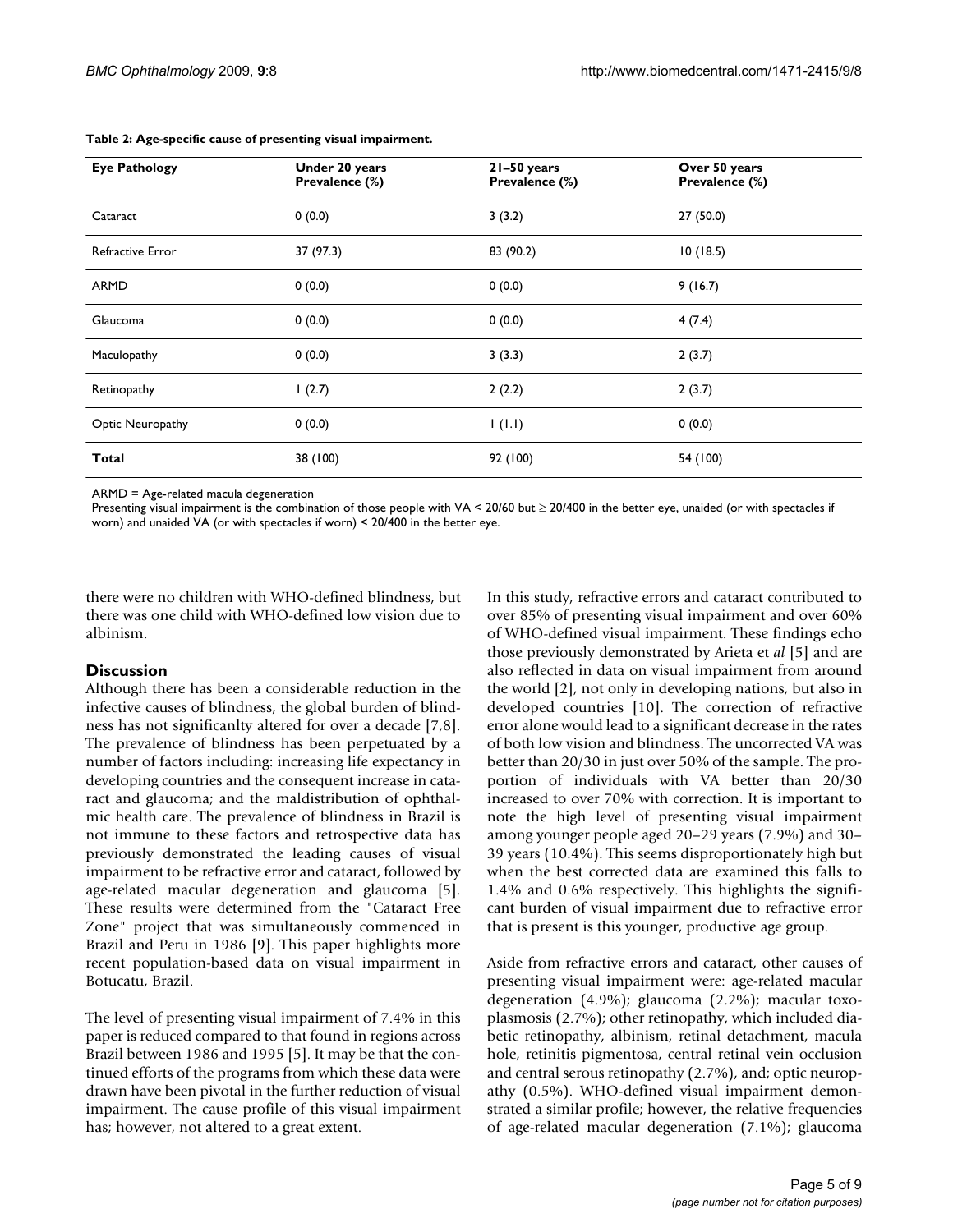|                           |                      |         | Odds Ratio (95% CI) |       |
|---------------------------|----------------------|---------|---------------------|-------|
| <b>GENDER</b>             |                      |         |                     |       |
| Male                      | 1.0                  |         |                     |       |
| Female                    | $1.4(0.99 - 1.8)$    | 0.06    | $1.5$ (1.1–2.3)     | 0.02  |
| <b>AGE (Years)</b>        |                      |         |                     |       |
| Linear                    |                      |         |                     |       |
|                           | 1.0                  |         | 1.0                 |       |
| Each year after I year    | $1.03(1.02 - 1.033)$ | < 0.001 | $1.03(1.01 - 1.05)$ | 0.002 |
| Categorical               |                      |         |                     |       |
| $0 - 20$                  | 1.0                  |         | 1.0                 |       |
| $21 - 50$                 | $2.8(1.7-4.7)$       | < 0.001 | $1.7(0.60-4.5)$     | 0.32  |
| Over 50                   | $4.1(2.4-6.9)$       | < 0.001 | $1.8(0.62 - 5.4)$   | 0.27  |
| <b>ETHNICITY</b>          |                      |         |                     |       |
| European                  | 1.0                  |         | 1.0                 |       |
| Brazilian-African         | $1.4(0.75-2.8)$      | 0.26    | $1.5(0.74 - 2.8)$   | 0.28  |
| East Asian                | $1.4(0.17 - 10.7)$   | 0.78    | $1.2(0.14-10.2)$    | 0.87  |
| Other                     | $0.82$ (0.50-1.4)    | 0.44    | $0.85(0.49 - 1.5)$  | 0.55  |
| <b>OCCUPATION</b>         |                      |         |                     |       |
| Professional              | 1.0                  |         | 1.0                 |       |
| Tradesperson              | $0.78(0.38 - 1.6)$   | 0.49    | $0.75(0.34-1.6)$    | 0.47  |
| Service worker            | $0.81(0.46 - 1.4)$   | 0.48    | $0.77(0.41 - 1.4)$  | 0.41  |
| Manual worker             | $1.1(0.68-1.9)$      | 0.62    | $1.0(0.58 - 1.8)$   | 0.98  |
| Retired                   | $2.2(1.3-3.8)$       | 0.005   | $2.2$ (1.1-4.2)     | 0.02  |
| Student                   | $0.41(0.21 - 0.78)$  | 0.006   | $0.53(0.18-1.6)$    | 0.25  |
| <b>GENERAL HEALTH</b>     |                      |         |                     |       |
| I or more health problems | 1.0                  |         | 1.0                 |       |
| Healthy                   | $0.59(0.42 - 0.85)$  | 0.004   | $0.94(0.62 - 1.4)$  | 0.79  |

**Table 3: Association of presenting visual impairment with gender, age, ethnicity, occupation and general health.**

Presenting visual impairment is the combination of those people with VA < 20/60 but ≥ 20/400 in the better eye, unaided (or with spectacles if worn) and unaided VA (or with spectacles if worn) < 20/400 in the better eye. CI = confidence interval.

(9.5%); macular toxoplasmosis (7.1%), and; retinopathy (9.5%) were higher. It is likely that as cataract and uncorrected refractive error become less frequent the relative frequencies of conditions such as age-related macular degeneration and glaucoma will become more prevalent.

It is encouraging to note that only one patient (0.04%) under the age of 18 years had WHO-defined visual impairment, which was due to albinism. There were; however, eleven children (0.44%) who had presenting visual impairment. Each of these cases was due to a refractive error. Table 1; however, demonstrates that the proportion of children under 10 years sampled was lower than the proportion of the children in this age group in the wider population. This may have led to an under-estimation of the level of visual impairment in this age group.

There is a significant effect of age upon visual acuity, whereby the odds of being blind increase by 3% for each year of increased age. ( $P = 0.002$ ) This is an effect that has been demonstrated previously [2] and alludes to the need

for efforts to be focussed on the ageing population, a population for whom it is of paramount importance to achieve their best vision in order to prevent the social and economic costs of visual impairment.

It was demonstrated that females had higher odds of presenting visual impairment than males (OR  $1.5$ ,  $p = 0.02$ ); however there was no effect from general health or ethnic origin. Ethnic origin was not likely to be a factor in the present study due to the widespread mixture of races found in Brazil. However, American studies have shown differences between races where age-related macular degeneration has been more prominent in Caucasians; and cataract and glaucoma have been more significant in African-Americans [11,12].

The effect of work-type on visual impairment found one significant result. It was demonstrated that people who were retired were 2.2 times more likely than professionals to develop visual impairment ( $P = 0.02$ ). This is likely to reflect the higher prevalence of cataract and retinal disease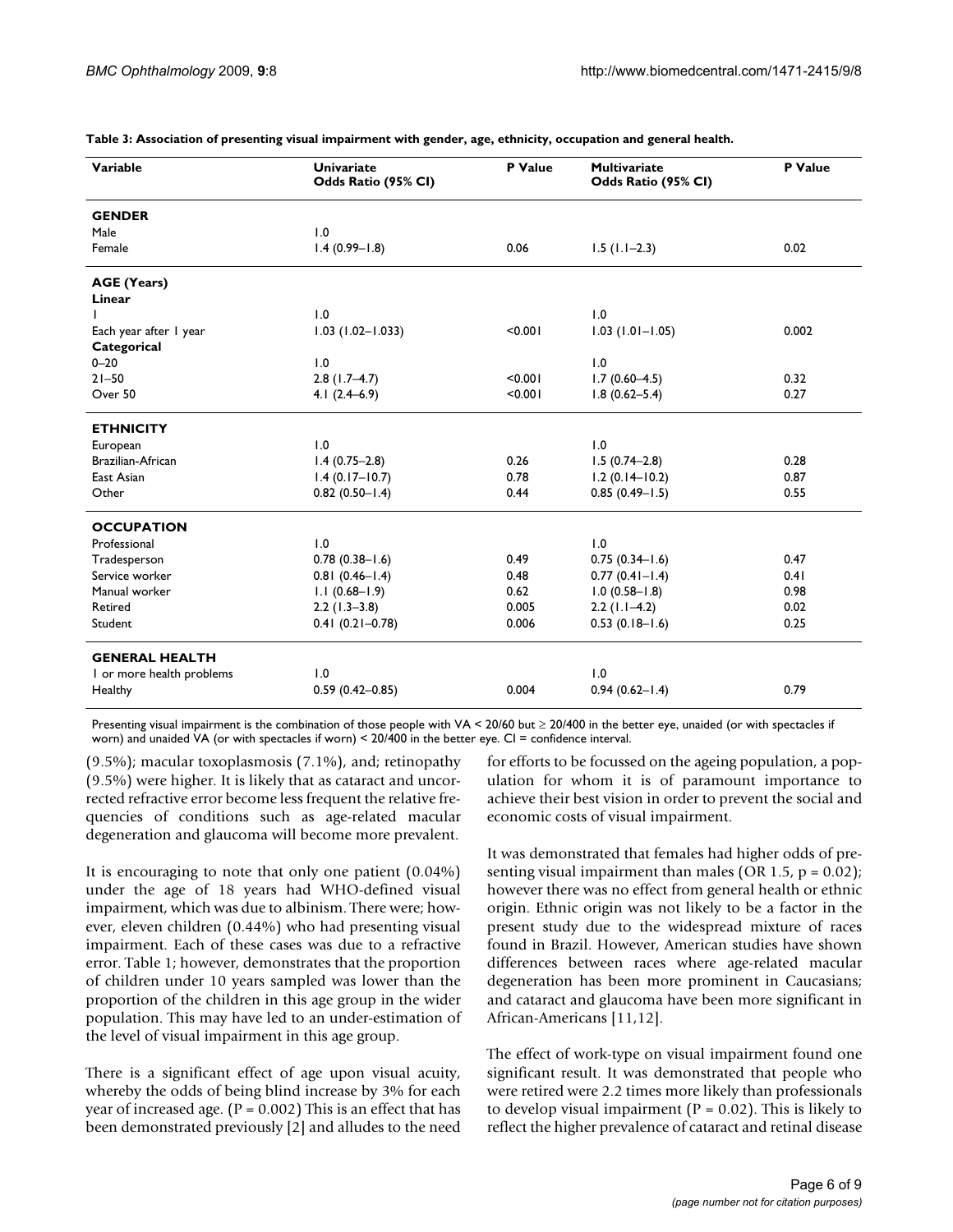such as age-related macular degeneration among this population, and again highlights the significant burden that visual impairment will have upon an ageing population.

There are a number of limitations to this study and several methodological issues that could be improved upon in future surveys. Firstly it is possible that individuals with visual problems could have been those more likely to participate in the research. This selection bias could have increased the number of cases and, consequently, overestimated the prevalence of disease in our sample compared to the population from which it was drawn. This is highlighted by the age distribution of the sample. Nearly 50% of the sample was aged over 40 years, whereas in the wider Botucatu population and in the municipality of Sao Paulo approximately 30% of the population was over 40 years (Table 1). More specifically it was also noted that whilst 35.2% of people from the Botucatu census data were aged between 1–19 years, the study sample had only 23.5% of participants in this age category. Similarly 17% of the sampled participants were aged 60 years or over, whereas only 11.2% of the people were in this age category according to census data. The older age of the sample may have lead to an over-estimation of visual impairment and could have artificially inflated the prevalence estimates biasing the observed significant increase in visual impairment with age. These errors in sampling could have been avoided by more accurately collecting the number and age of people within each of the households at the time of visiting the households. This would ensure that only those within the household attended and also afford the opportunity to follow up younger children or adults who may have been at school or work at the time of the examination. A mechanism should have been in place to guarantee that only members of the enumerated households attended for the examination and not neighbours or nonhousehold older relatives who may have been enticed by the offer of ophthalmic assessment.

The methodology of this survey could have been further improved by using the LogMAR visual acuity chart. This has been recommended by the WHO and provides a more accurate assessment of visual acuity and better comparability among studies [13]. Comparability would also have been improved by the employment of a more standardized method to ascribe a primary cause of visual impairment. The causes of visual impairment identified by this study may have been slightly different if WHO definitions and algorithms had been used and glaucoma may have been under-diagnosed without the use of visual field testing. There was also an element of non-random selection introduced by selecting neighboring houses where the actual house occupants refused to participate. It would have been more appropriate to move to the next selected house. This, however; occurred on less than 5% of occasions.

# **Conclusion**

Blindness according to the WHO criteria was identified in 10 subjects and low vision in 32 subjects. The samplingdesign adjusted prevalence of WHO defined blindness was therefore, 0.4% (95% CI: 0.2–0.7) and low vision was 1.3% (95% CI: 0.9–1.7). These results were similar to Iran (0.3% blindness and 1.4% low vision), where the main causes were cataract, AMD, and amblyopia [14]; and comparable to other recently published data where all age groups within a population have been examined. (Table 4) For population-based studies where not all age-groups were included or different definitions of visual impairment were used it is difficult to make comparison with these data. But, for example, in the Blue Mountains Eye Study [15], 0.5% of people over 49 years were blind with best correction compared to 0.8% in this study. Similarly, the Los Angeles Latino Eye Study [16] determined that 0.4% of people over 40 years were blind with best correction compared to 0.5% in Botucatu. Presenting blindness in the Indian State of Andhra Pradesh [17] was found to be 1.84% which is slightly lower than the 2.2% found in this region of Brazil. In Guatemala, Paraguay and Argentina the prevalence of WHO-defined blindness in people 50 years and over was 3.5%, 3.1% and 0.9% respectively [18-20]. In northern Peru, the prevalence of presenting blindness in people 50 years and over was just over 4%, just higher than the 3% found in Botucatu [21].

This study demonstrates that non-corrected refractive errors were responsible for the majority of cases of blindness and low vision in this Brazilian population closely

| Table 4: Prevalence of presenting blindness in regions where all age groups within the population have been surveyed. |  |  |  |  |  |
|-----------------------------------------------------------------------------------------------------------------------|--|--|--|--|--|
|-----------------------------------------------------------------------------------------------------------------------|--|--|--|--|--|

| Year                 | Author                                                            | Location                                            | Sample Size          | <b>Prevalence of Blindness</b> |
|----------------------|-------------------------------------------------------------------|-----------------------------------------------------|----------------------|--------------------------------|
| 2006<br>2006<br>2007 | Fotouhi et al [14]<br>Schemann et al [22]<br>Shahriari et al [23] | Tehran, Iran<br>Cape Verde Islands<br>Zahedan, Iran | 4565<br>3374<br>5446 | 0.39%<br>0.8%<br>0.79%         |
| Current              | Schellini et al                                                   | Botucatu, Brazil                                    | 2485                 | 2.2%                           |

Presenting blindness is defined as presenting visual acuity < 3/60 in the better eye.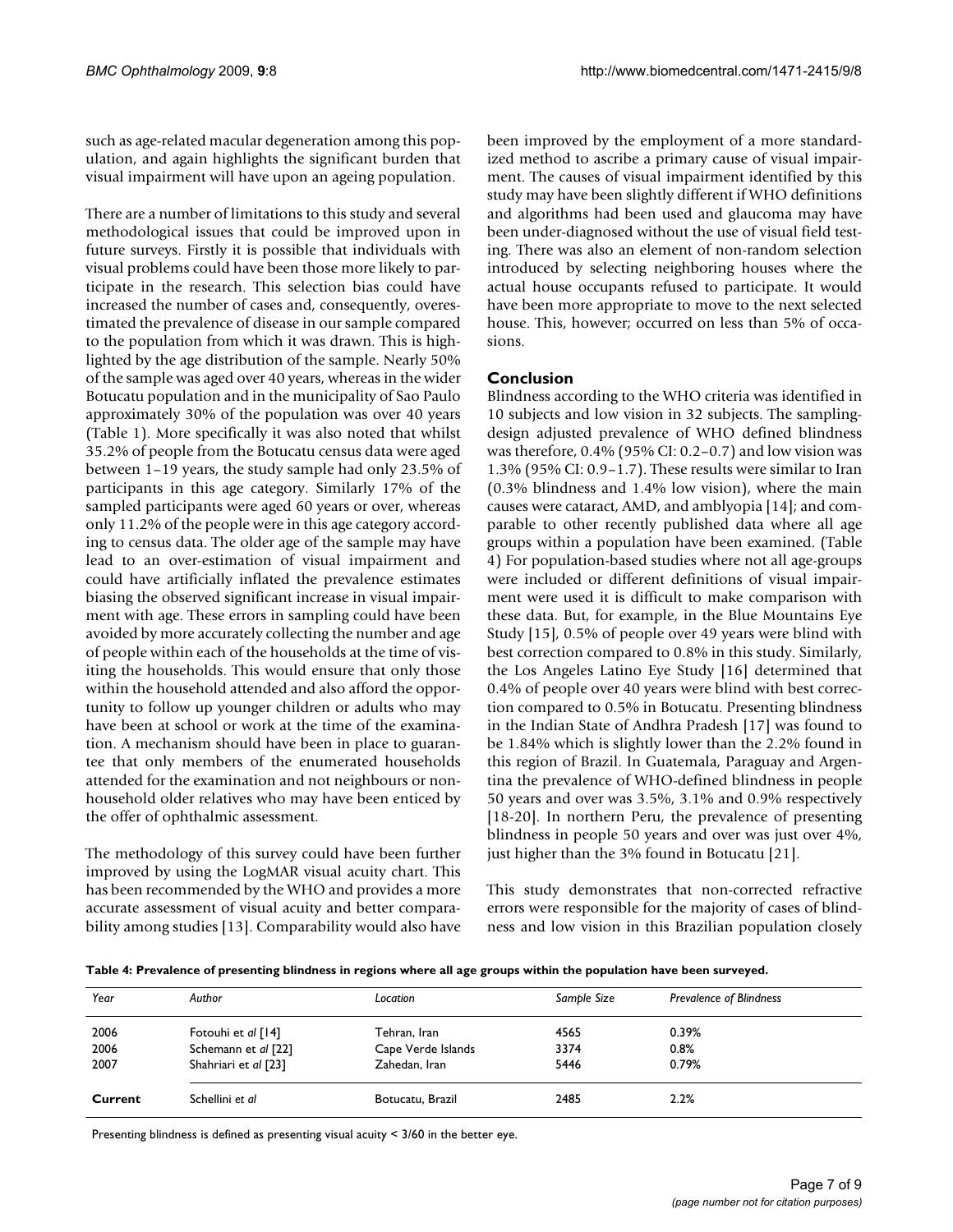followed by cataract. A focus on the optical correction of refractive error and operative intervention in the case of cataract will significantly alleviate the burden of visual impairment in Botucatu, and perhaps wider Brazil. This will be facilitated by greater access to refraction services and a rejuvenation of government funding for the provision of cataract surgery.

#### **List of abbreviations used**

AMD: Age-related macula degeneration; BES: Botucatu Eye Study; CI: Confidence interval; D: Dioptre; IOP: Intraocular pressure; OR: Odds ratio; SD: Standard deviation; SE: Spherical equivalent; VA: Visual acuity; WHO: World health organization.

#### **Competing interests**

The authors declare that they have no competing interests.

#### **Authors' contributions**

SAS made substantial contributions to the conception of the study, acquisition of data, and interpretation of data. SAS was involved in revising the manuscript critically for important intellectual content. SRD made substantial contributions to the analysis and interpretation of data and has been involved in drafting the manuscript and revising it critically for important intellectual content. EH made substantial contributions to conception and design, and acquisition of data. EH has also been involved in drafting the manuscript. FH made substantial contributions to conception and design, acquisition of data, analysis and interpretation of data and has been involved in revising the manuscript critically for important intellectual content. RC made substantial contributions to conception and design, and analysis and interpretation of data, and has been involved in revising the manuscript critically for important intellectual content. RJC has made substantial contributions to analysis and interpretation of data and has been involved in drafting the manuscript and revising it critically for important intellectual content. DS analysis and interpretation of data and has been involved in revising the manuscript critically for important intellectual content. CRP made substantial contributions to conception and design, analysis and interpretation of data and has been involved in revising the manuscript critically for important intellectual content. Each author has participated sufficiently in the work to take public responsibility for appropriate portions of the content. All authors read and approved the final manuscript.

### **Additional material**

#### **Additional file 1**

*Table S1 – The age-specific prevalence of presenting and WHOdefined low vision, blindness and visual impairment. The data demonstrate the age-specific prevalence of presenting and WHO-defined low vision, blindness and visual impairment in the surveyed sample.* Click here for file

[\[http://www.biomedcentral.com/content/supplementary/1471-](http://www.biomedcentral.com/content/supplementary/1471-2415-9-8-S1.doc) 2415-9-8-S1.doc]

# **Additional file 2**

*Table S2 – Distribution of patients with low vision and blindness according to the disease process diagnosed to be the main cause of visual impairment. The data in this table demonstrate the distribution of patients with low vision and blindness according to the disease process diagnosed to be the main cause of visual impairment.* Click here for file

[\[http://www.biomedcentral.com/content/supplementary/1471-](http://www.biomedcentral.com/content/supplementary/1471-2415-9-8-S2.doc) 2415-9-8-S2.doc]

#### **Acknowledgements**

The research was conducted with financial support from the Fundação de Amparo a Pesquisa – Sao Paulo, Brazil. The funding body has no interest in the design, outcomes or publication of the study.

#### **References**

- 1. Pascolini D, Mariotti SP, Pokharel GP, Pararajasegaram R, Etya'ale D, Négrel AD, Resnikoff S: **[2002 global update of available data on](http://www.ncbi.nlm.nih.gov/entrez/query.fcgi?cmd=Retrieve&db=PubMed&dopt=Abstract&list_uids=15255026) [visual impairment: a compilation of population-based preva](http://www.ncbi.nlm.nih.gov/entrez/query.fcgi?cmd=Retrieve&db=PubMed&dopt=Abstract&list_uids=15255026)[lence studies.](http://www.ncbi.nlm.nih.gov/entrez/query.fcgi?cmd=Retrieve&db=PubMed&dopt=Abstract&list_uids=15255026)** *Ophthalmic Epidemiol* 2004, **11:**67-115.
- 2. Resnikoff S, Pascolini D, Etya'ale D, Kocur I, Pararajasegaram R, Pokharel GP, Mariotti SP: **[Global data on visual impairment in](http://www.ncbi.nlm.nih.gov/entrez/query.fcgi?cmd=Retrieve&db=PubMed&dopt=Abstract&list_uids=15640920) [the year 2002.](http://www.ncbi.nlm.nih.gov/entrez/query.fcgi?cmd=Retrieve&db=PubMed&dopt=Abstract&list_uids=15640920)** *Bull World Health Organ* 2004, **82:**844-851.
- 3. Wong TY, Loon SC, Saw SM: **[The epidemiology of age related](http://www.ncbi.nlm.nih.gov/entrez/query.fcgi?cmd=Retrieve&db=PubMed&dopt=Abstract&list_uids=16547337) [eye diseases in Asia.](http://www.ncbi.nlm.nih.gov/entrez/query.fcgi?cmd=Retrieve&db=PubMed&dopt=Abstract&list_uids=16547337)** *Br J Ophthalmol* 2006, **90:**506-511.
- 4. CERA: *Clear Insight: The Economic Impact and Cost of Vision Loss in Australia* A Report prepared by Access Economics Pty Ltd. Melbourne: The Centre for Eye Research Australia; 2004.
- 5. Arieta CEL, Delgardo AMN, Kara Jose N, Temporini ER, Alves MR, Filho DC: **[Refractive errors and cataract as causes of visual](http://www.ncbi.nlm.nih.gov/entrez/query.fcgi?cmd=Retrieve&db=PubMed&dopt=Abstract&list_uids=12607155) [impairment in Brazil.](http://www.ncbi.nlm.nih.gov/entrez/query.fcgi?cmd=Retrieve&db=PubMed&dopt=Abstract&list_uids=12607155)** *Ophthalmic Epidemiol* 2003, **10:**15-22.
- 6. World Health Organization: *International Statistical Classification of Diseases, injuries and causes of death, tenth revision* Geneva: World Health Organization; 1993.
- 7. Thylefors B: **[Present challenges in the global prevention of](http://www.ncbi.nlm.nih.gov/entrez/query.fcgi?cmd=Retrieve&db=PubMed&dopt=Abstract&list_uids=1389140) [blindness.](http://www.ncbi.nlm.nih.gov/entrez/query.fcgi?cmd=Retrieve&db=PubMed&dopt=Abstract&list_uids=1389140)** *Aust N Z J Ophthalmol* 1992, **20:**89-94.
- 8. Dandona L, Dandona R: **[What is the global burden of visual](http://www.ncbi.nlm.nih.gov/entrez/query.fcgi?cmd=Retrieve&db=PubMed&dopt=Abstract&list_uids=16539747) [impairment?](http://www.ncbi.nlm.nih.gov/entrez/query.fcgi?cmd=Retrieve&db=PubMed&dopt=Abstract&list_uids=16539747)** *BMC Med* 2006, **4:**6.
- 9. Jose NK, Contreras F, Campos MA, Delgado AN, Mowery RL, Elwein LB: **[Screening and surgical intervention results from cataract](http://www.ncbi.nlm.nih.gov/entrez/query.fcgi?cmd=Retrieve&db=PubMed&dopt=Abstract&list_uids=2345062) [free zone project in Campinas, Brazil and Chimbote, Peru.](http://www.ncbi.nlm.nih.gov/entrez/query.fcgi?cmd=Retrieve&db=PubMed&dopt=Abstract&list_uids=2345062)** *Int Ophthalmol* 1990, **14:**155-164.
- 10. Tielsch JM, Javitt JC, Coleman A, Katz J, Sommer A: **[The prevalence](http://www.ncbi.nlm.nih.gov/entrez/query.fcgi?cmd=Retrieve&db=PubMed&dopt=Abstract&list_uids=7700315) [of blindness and visual impairment among nursing home res](http://www.ncbi.nlm.nih.gov/entrez/query.fcgi?cmd=Retrieve&db=PubMed&dopt=Abstract&list_uids=7700315)[idents in Baltimore.](http://www.ncbi.nlm.nih.gov/entrez/query.fcgi?cmd=Retrieve&db=PubMed&dopt=Abstract&list_uids=7700315)** *N Engl J Med* 1995, **332:**1205-1209.
- 11. Stang A, Jockel K-H: **Visual disturbances in a population-based survey of 6962 subjects: the German National Health Examination Survey 1998.** *Eur J Publ Health* 2003, **13:**202-209.
- 12. Leske MC, Wu SY, Hyman L, Nemesure B, Hennis A, Schachat AP: **Four-year incidence of visual impairment: Barbados Incidence Study of Eye Diseases.** *Ophthalmolog* 2004, **111:**118-124.
- 13. World Health Organisation: *Consultation on the development of standards for characterization of vision loss and visual functioning* Geneva: World Health Organisation; 2003. WHO/PBL/03.91